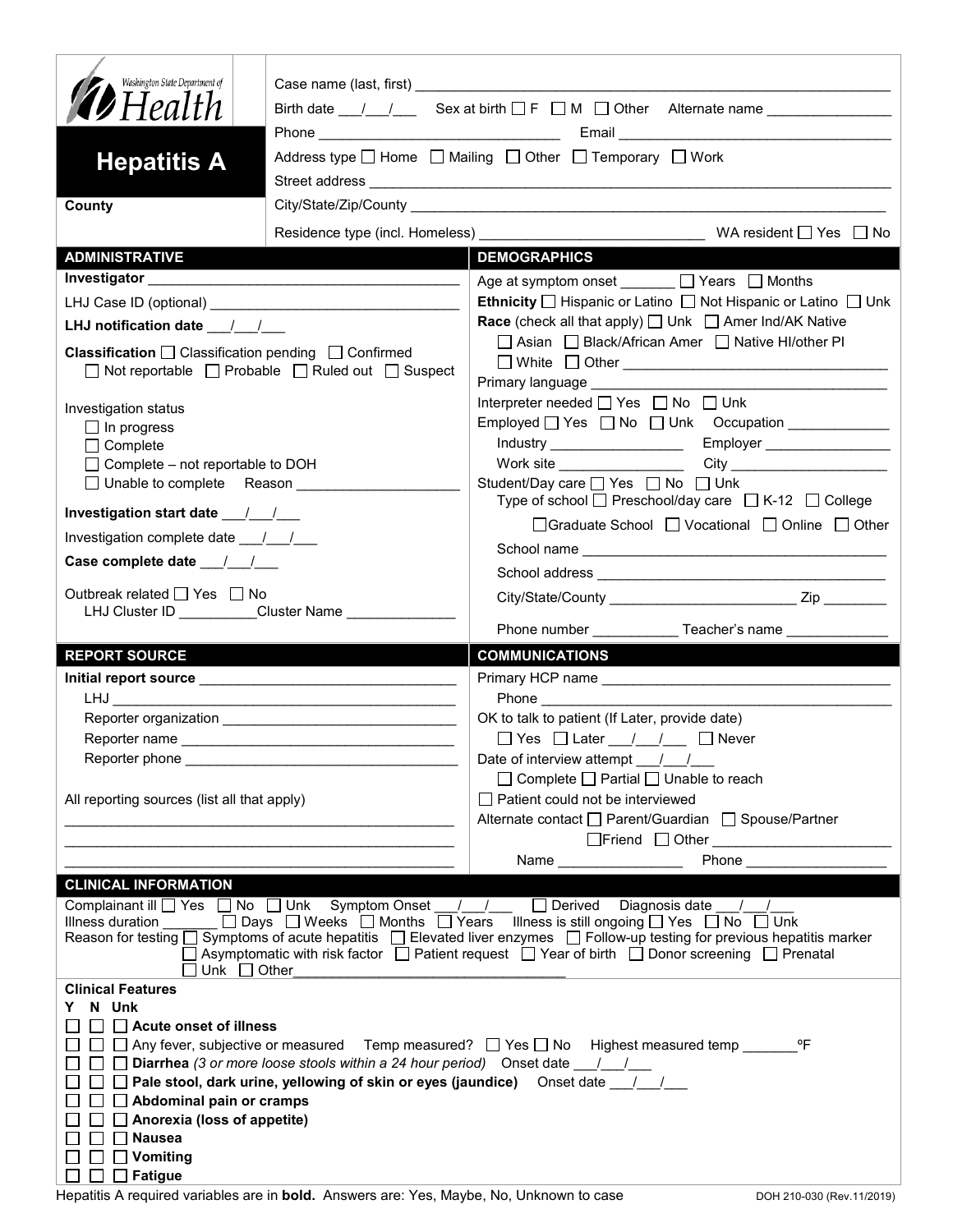| Case Name                                                                                                              | LHJ Case ID                                                                                                                |                                                                                                                      |  |  |
|------------------------------------------------------------------------------------------------------------------------|----------------------------------------------------------------------------------------------------------------------------|----------------------------------------------------------------------------------------------------------------------|--|--|
| N Unk<br>Y                                                                                                             |                                                                                                                            |                                                                                                                      |  |  |
| $\Box$ Malaise                                                                                                         |                                                                                                                            |                                                                                                                      |  |  |
| $\Box$ Headache                                                                                                        |                                                                                                                            |                                                                                                                      |  |  |
| $\Box$ Any complication                                                                                                |                                                                                                                            |                                                                                                                      |  |  |
| <b>Vaccination</b>                                                                                                     |                                                                                                                            |                                                                                                                      |  |  |
| Y N Unk                                                                                                                |                                                                                                                            |                                                                                                                      |  |  |
|                                                                                                                        |                                                                                                                            |                                                                                                                      |  |  |
|                                                                                                                        | $\Box~\Box~\Box$ Received any doses of hepatitis A vaccine Month/year of last dose ___/______ Total doses received _______ |                                                                                                                      |  |  |
|                                                                                                                        | $\Box$ $\Box$ Received immunoglobulin Month/year received ___/___                                                          |                                                                                                                      |  |  |
| Hospitalization                                                                                                        |                                                                                                                            |                                                                                                                      |  |  |
| Y N Unk                                                                                                                |                                                                                                                            |                                                                                                                      |  |  |
| $\Box$ $\Box$ Hospitalized at least overnight for this illness Facility name $\Box$                                    |                                                                                                                            | <u> 1964 - Johann John Barn, mars eta bainar eta mondo eta erromana eta erromana eta erromana eta erromana eta e</u> |  |  |
|                                                                                                                        | Hospital admission date __/__/___ Discharge __/__/___ HRN ______________________                                           |                                                                                                                      |  |  |
| Y N Unk                                                                                                                |                                                                                                                            |                                                                                                                      |  |  |
|                                                                                                                        | $\Box$ Died of this illness Death date $\Box$ / Please fill in the death date information on the Person Screen             |                                                                                                                      |  |  |
| $\Box$<br>$\Box$ $\Box$                                                                                                | Death certificate lists disease as a cause of death or a significant contributing condition                                |                                                                                                                      |  |  |
|                                                                                                                        | Location of death $\Box$ Outside of hospital (e.g., home or in transit to the hospital) $\Box$ Emergency department (ED)   |                                                                                                                      |  |  |
|                                                                                                                        | $\Box$ Inpatient ward $\Box$ ICU $\Box$ Other                                                                              |                                                                                                                      |  |  |
| RISK AND RESPONSE (Ask about exposures 15-50 days before symptom onset)                                                |                                                                                                                            |                                                                                                                      |  |  |
|                                                                                                                        |                                                                                                                            |                                                                                                                      |  |  |
| <b>Travel</b>                                                                                                          |                                                                                                                            |                                                                                                                      |  |  |
| Setting 1<br>Travel out of:                                                                                            | Setting 2                                                                                                                  | Setting 3                                                                                                            |  |  |
| County/City ____________________                                                                                       | County/City ___________________                                                                                            | County/City                                                                                                          |  |  |
| State ____________________________                                                                                     |                                                                                                                            | $\Box$                                                                                                               |  |  |
| Country ________________________                                                                                       |                                                                                                                            | $\Box$<br>Other                                                                                                      |  |  |
| Other<br>Destination name                                                                                              | Other                                                                                                                      |                                                                                                                      |  |  |
| Start and end dates<br>$\frac{1}{2}$<br>to                                                                             | $\sqrt{1}$<br>$\sqrt{1}$<br>to<br>$\frac{1}{2}$<br>$\frac{1}{2}$                                                           | to                                                                                                                   |  |  |
|                                                                                                                        |                                                                                                                            |                                                                                                                      |  |  |
| <b>Risk and Exposure Information</b>                                                                                   |                                                                                                                            |                                                                                                                      |  |  |
| N Unk<br>Y.                                                                                                            |                                                                                                                            |                                                                                                                      |  |  |
|                                                                                                                        | □ □ Is case a recent foreign arrival (e.g. immigrant, refugee, adoptee, visitor) Country ______________________            |                                                                                                                      |  |  |
|                                                                                                                        | $\Box$ Household member traveled or lived outside the US or Canada Country (record all)                                    |                                                                                                                      |  |  |
| $\Box$ Does the case know anyone else with similar symptoms or illness                                                 |                                                                                                                            |                                                                                                                      |  |  |
|                                                                                                                        | Onset date, shared meals, relationship, etc. ___________________________________                                           |                                                                                                                      |  |  |
| $\Box$ $\Box$ Congregate living                                                                                        |                                                                                                                            |                                                                                                                      |  |  |
|                                                                                                                        | Barracks □ Corrections □ Long term care □ Dormitory □ Boarding school □ Camp □ Shelter                                     |                                                                                                                      |  |  |
| Other                                                                                                                  |                                                                                                                            |                                                                                                                      |  |  |
| $\Box$ Child or employee in day care, nursery or preschool                                                             |                                                                                                                            |                                                                                                                      |  |  |
| $\Box$<br>Was hepatitis A identified in facility                                                                       |                                                                                                                            |                                                                                                                      |  |  |
| Attends childcare or preschool Location/details                                                                        |                                                                                                                            |                                                                                                                      |  |  |
|                                                                                                                        | $\Box$ Injected drugs not prescribed by a doctor, even if only once or a few times Describe                                |                                                                                                                      |  |  |
| $\Box$ Non-injection street drug use                                                                                   |                                                                                                                            |                                                                                                                      |  |  |
|                                                                                                                        | □ Used drugs not prescribed by a doctor but route of administration is unknown                                             |                                                                                                                      |  |  |
| $\Box$ Failure of vaccine or post-exposure prophylaxis                                                                 |                                                                                                                            |                                                                                                                      |  |  |
| Investigating vaccine or prophylaxis failure                                                                           |                                                                                                                            |                                                                                                                      |  |  |
|                                                                                                                        |                                                                                                                            |                                                                                                                      |  |  |
|                                                                                                                        | Food Exposure - Food exposure timeframe: 15 - 50 days prior to onset of illness. Only ask about detailed food exposures if |                                                                                                                      |  |  |
|                                                                                                                        | there has been no travel exposure outside the US and Canada and no other identified risk exposure in the 15-50 days prior  |                                                                                                                      |  |  |
| to the onset of illness                                                                                                |                                                                                                                            |                                                                                                                      |  |  |
|                                                                                                                        |                                                                                                                            |                                                                                                                      |  |  |
|                                                                                                                        |                                                                                                                            |                                                                                                                      |  |  |
|                                                                                                                        | Sources of food IN home - During exposure timeframe did you (your child) eat foods from:                                   |                                                                                                                      |  |  |
| $\Box$ (1) Grocery stores or supermarkets                                                                              | $\Box$ (7) Small markets/mini markets (convenience stores,                                                                 |                                                                                                                      |  |  |
| $\Box$ (2) Home delivery grocery services (CSA, grocery                                                                | gas stations, etc)                                                                                                         |                                                                                                                      |  |  |
| delivery, Amazon Fresh, Peapod, etc)                                                                                   | $\Box$ (8) Health food stores or co-ops                                                                                    |                                                                                                                      |  |  |
| □ (9) Ethnic specialty markets (Mexican, Asian, Indian)<br>$\Box$ (3) Fish or meat specialty shops (butcher shop, etc) |                                                                                                                            |                                                                                                                      |  |  |
| □ (4) Warehouse stores (Costco, Sam's Club, etc.)                                                                      | $\Box$ (10) Farmers markets, roadside stands, open-air                                                                     |                                                                                                                      |  |  |
|                                                                                                                        |                                                                                                                            |                                                                                                                      |  |  |
| (5) Meal delivery services (Blue Apron, Meals on Wheels,                                                               |                                                                                                                            | markets, food purchased directly from a farm                                                                         |  |  |
| Schwan's, NutriSystem, etc)                                                                                            | $\Box$ (11) Other                                                                                                          |                                                                                                                      |  |  |
| (6) Live animal market, custom slaughter facility                                                                      |                                                                                                                            |                                                                                                                      |  |  |
| Type of                                                                                                                | <b>Business name</b>                                                                                                       | <b>Address/location</b>                                                                                              |  |  |
| <b>Business</b><br>(enter number                                                                                       |                                                                                                                            |                                                                                                                      |  |  |
| next to choices                                                                                                        |                                                                                                                            |                                                                                                                      |  |  |
| above)                                                                                                                 |                                                                                                                            |                                                                                                                      |  |  |
|                                                                                                                        |                                                                                                                            |                                                                                                                      |  |  |
|                                                                                                                        |                                                                                                                            |                                                                                                                      |  |  |
|                                                                                                                        |                                                                                                                            |                                                                                                                      |  |  |
|                                                                                                                        | Hepatitis A case defining variables are in bold. Answers are: Yes, Maybe, No, Unknown to case                              | Page 2                                                                                                               |  |  |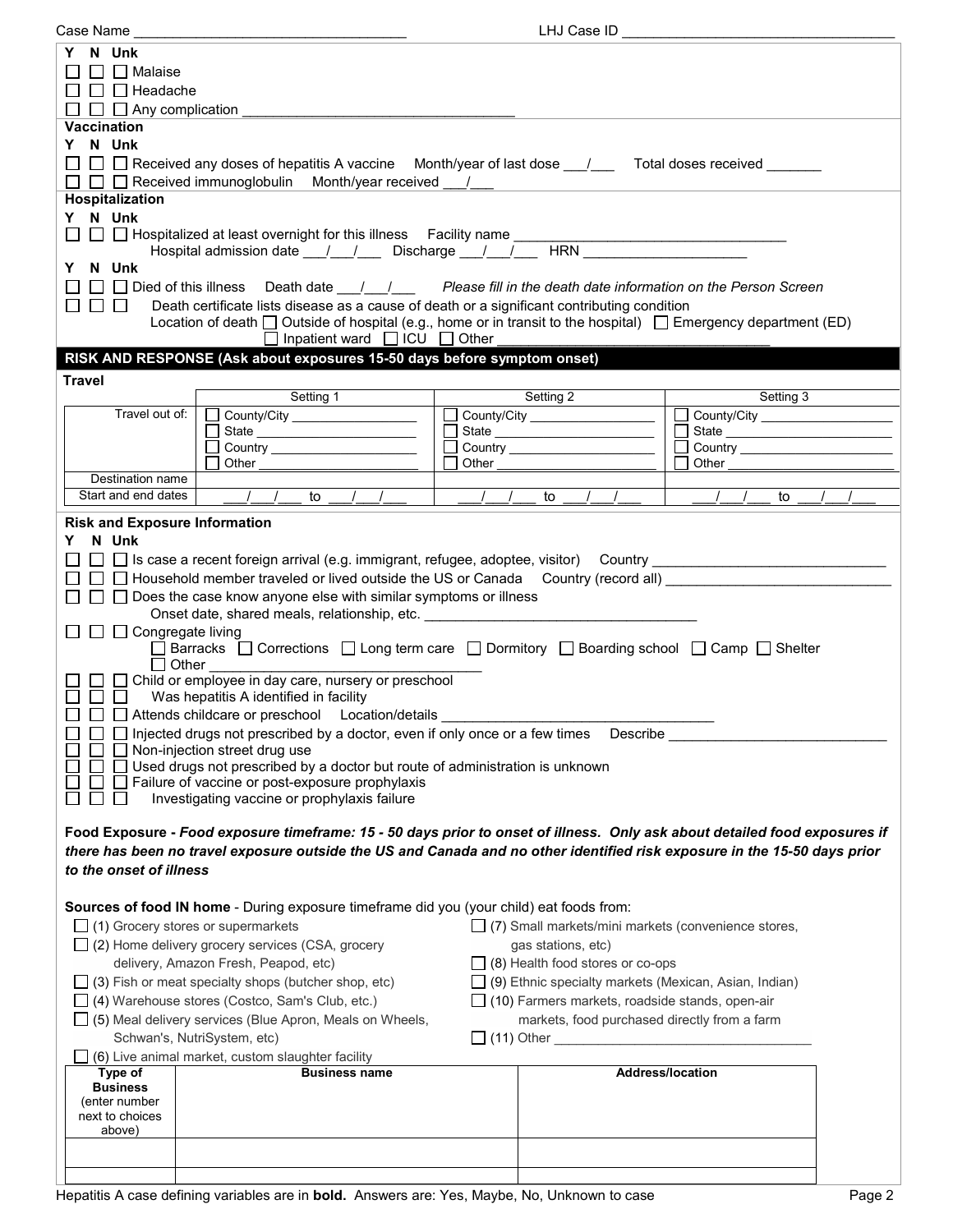| Case Name | LHJ Case ID |  |
|-----------|-------------|--|
|           |             |  |
|           |             |  |
|           |             |  |

|                                                               | Sources of food outside home - During exposure timeframe did you (your child) eat foods from:<br>$\Box$ (1) Fast casual (Chipolte, Panera, etc)                                                                                               |             |                                                                              |                 | □ (10) Chinese, Japanese, Vietnamese, other Asian-style                                                |          |
|---------------------------------------------------------------|-----------------------------------------------------------------------------------------------------------------------------------------------------------------------------------------------------------------------------------------------|-------------|------------------------------------------------------------------------------|-----------------|--------------------------------------------------------------------------------------------------------|----------|
| (3) Sandwich shop, deli                                       | (2) Fast food (McDonald's, Burger King, Wendy's)                                                                                                                                                                                              |             |                                                                              |                 | $\Box$ (11) All-you-can-eat buffet<br>$\Box$ (12) Breakfast, brunch, diner, or café                    |          |
|                                                               | (4) Jamaican, Cuban, or Caribbean                                                                                                                                                                                                             |             |                                                                              |                 | [13] Middle Eastern, Greek/Mediterranean, Arabic, Lebanese,                                            |          |
|                                                               | (5) Ready-to-eat prepared food from grocery or deli                                                                                                                                                                                           |             |                                                                              | African         |                                                                                                        |          |
|                                                               | $\Box$ (6) An event where food was served (catered event, festival,<br>church, or community meal)                                                                                                                                             |             |                                                                              |                 | $\Box$ (14) Any takeout from a restaurant<br>□ (15) Healthy restaurant (vegetarian, vegan, salad-based |          |
|                                                               | (7) Mexican, Salvadorian, other Hispanic/Latino-style                                                                                                                                                                                         |             |                                                                              |                 | $\Box$ (16) Salad bar at a grocery store or restaurant                                                 |          |
|                                                               | (8) Food trucks, food stalls/stands                                                                                                                                                                                                           |             |                                                                              |                 | $\Box$ (17) Other                                                                                      |          |
| Type of                                                       | $\Box$ (9) School, hospital, senior center, or other institutional setting<br>Restaurant/venue name                                                                                                                                           | <b>Date</b> | Time of meal                                                                 |                 | Food ordered/eaten                                                                                     | Address/ |
| <b>Business</b><br>(enter number<br>next to choices<br>above) |                                                                                                                                                                                                                                               |             | (Breakfast, Brunch,<br>Lunch, Happy Hour,<br>Dinner, Other)                  |                 |                                                                                                        | location |
|                                                               |                                                                                                                                                                                                                                               |             | Bfast $\Box$ Bru<br>$\square$ Lun $\square$ HH $\square$ Din<br>$\Box$ Other |                 |                                                                                                        |          |
|                                                               |                                                                                                                                                                                                                                               |             | Bfast □ Bru                                                                  |                 |                                                                                                        |          |
|                                                               |                                                                                                                                                                                                                                               |             | $\Box$ Lun $\Box$ HH $\Box$ Din<br>$\Box$ Other                              |                 |                                                                                                        |          |
|                                                               |                                                                                                                                                                                                                                               |             | $\Box$ Bfast $\Box$ Bru<br>$\Box$ Lun $\Box$ HH $\Box$ Din<br>$\Box$ Other   |                 |                                                                                                        |          |
|                                                               |                                                                                                                                                                                                                                               |             | Bfast □ Bru<br>$\Box$ Lun $\Box$ HH $\Box$ Din<br>$\Box$ Other               |                 |                                                                                                        |          |
|                                                               |                                                                                                                                                                                                                                               |             | $\Box$ Bfast $\Box$ Bru<br>$\Box$ Lun $\Box$ HH $\Box$ Din<br>$\sqcap$ Other |                 |                                                                                                        |          |
|                                                               |                                                                                                                                                                                                                                               |             | $\Box$ Bfast $\Box$ Bru<br>$\Box$ Lun $\Box$ HH $\Box$ Din                   |                 |                                                                                                        |          |
|                                                               |                                                                                                                                                                                                                                               |             | $\Box$ Other<br>]Bfast □ Bru                                                 |                 |                                                                                                        |          |
|                                                               |                                                                                                                                                                                                                                               |             | $\Box$ Lun $\Box$ HH $\;\Box$ Din<br>Other                                   |                 |                                                                                                        |          |
|                                                               | How many times did you eat in or get take out from restaurants or delis $\Box$ 1-2/month $\Box$ 1/week $\Box$ 2-4/week                                                                                                                        |             |                                                                              |                 | $\Box$ 5+/week $\Box$ Not sure                                                                         |          |
| N Unk<br>M<br>Y                                               | Any food sampled (grocery, warehouse stores, food court, etc.)                                                                                                                                                                                |             |                                                                              |                 |                                                                                                        |          |
| M N Unk<br>Y                                                  | Bivalve shellfish (oysters, clams, mussels, etc.) County/location collected or bought                                                                                                                                                         |             |                                                                              |                 |                                                                                                        |          |
| <b>Water Exposure</b><br>Y N Unk                              | Source of drinking water known                                                                                                                                                                                                                |             |                                                                              | <b>Describe</b> |                                                                                                        |          |
| $\Box$<br>$\mathsf{L}$                                        | Bottled water                                                                                                                                                                                                                                 |             |                                                                              |                 |                                                                                                        |          |
|                                                               |                                                                                                                                                                                                                                               |             |                                                                              |                 |                                                                                                        |          |
|                                                               | Shared well <b>contract the contract of the contract of the contract of the contract of the contract of the contract of the contract of the contract of the contract of the contract of the contract of the contract of the cont</b><br>Other |             |                                                                              |                 |                                                                                                        |          |
|                                                               | □ Untreated/unchlorinated water (surface, well, lakes, streams, springs, etc.) ________________________________                                                                                                                               |             |                                                                              |                 |                                                                                                        |          |
| <b>Sexual Exposure</b>                                        |                                                                                                                                                                                                                                               |             |                                                                              |                 |                                                                                                        |          |
|                                                               | $\Box$ $\Box$ Any type of sexual contact with others during the exposure period                                                                                                                                                               |             |                                                                              |                 |                                                                                                        |          |

Hepatitis A case defining variables are in **bold.** Answers are: Yes, Maybe, No, Unknown to case **Page 3** Page 3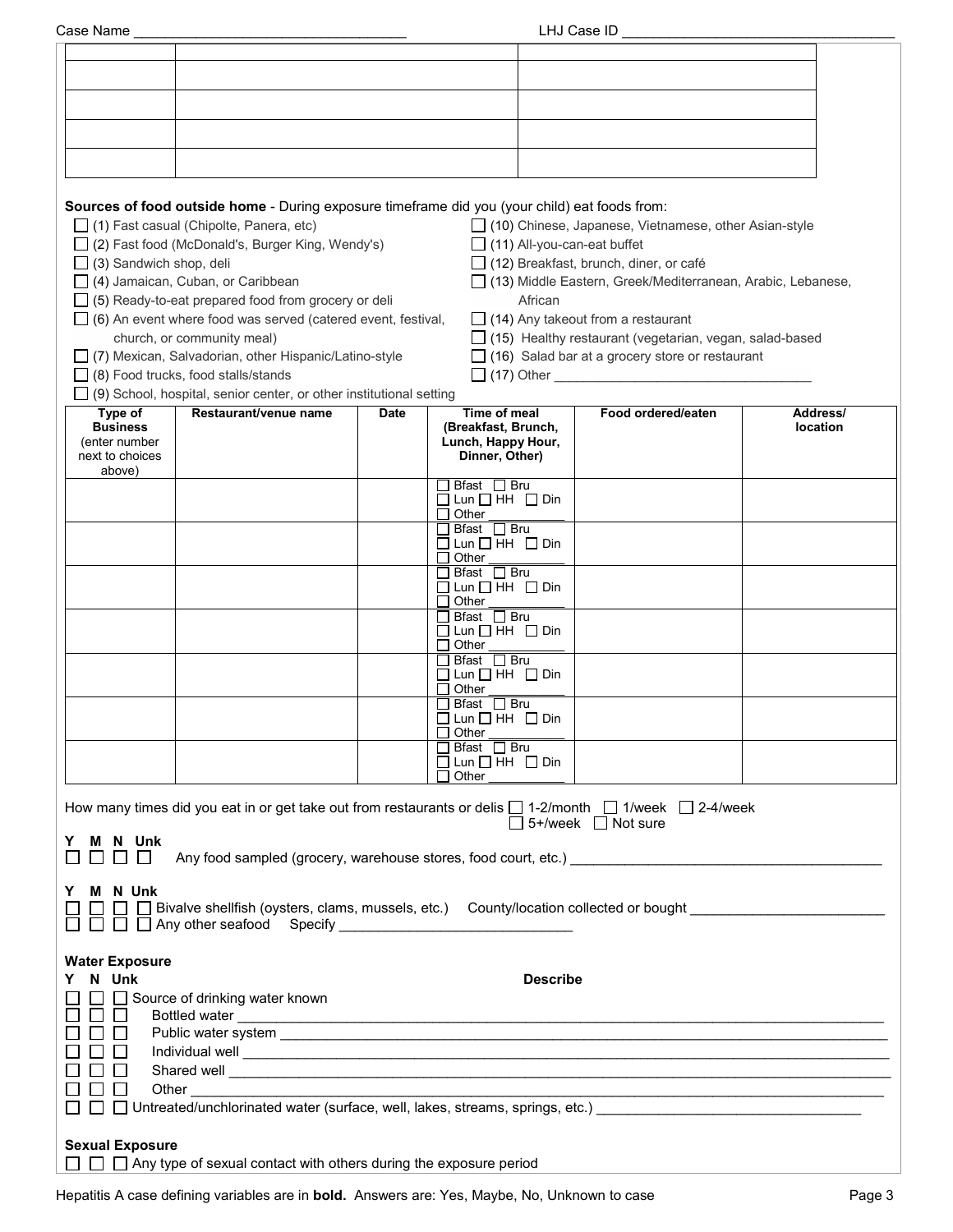| Number of sexual partners during exposure period Female                                                                                                                                                                                                                                                                                                                                                                                                                 | Male |
|-------------------------------------------------------------------------------------------------------------------------------------------------------------------------------------------------------------------------------------------------------------------------------------------------------------------------------------------------------------------------------------------------------------------------------------------------------------------------|------|
|                                                                                                                                                                                                                                                                                                                                                                                                                                                                         |      |
|                                                                                                                                                                                                                                                                                                                                                                                                                                                                         |      |
|                                                                                                                                                                                                                                                                                                                                                                                                                                                                         |      |
|                                                                                                                                                                                                                                                                                                                                                                                                                                                                         |      |
| <b>Exposure and Transmission Summary</b>                                                                                                                                                                                                                                                                                                                                                                                                                                |      |
| N Unk<br>Y<br>$\Box$ Epidemiologically linked to a lab positive case classified as confirmed                                                                                                                                                                                                                                                                                                                                                                            |      |
| Child cared for by this patient                                                                                                                                                                                                                                                                                                                                                                                                                                         |      |
| Household (nonsexual)<br>Person giving care to this child                                                                                                                                                                                                                                                                                                                                                                                                               |      |
| Playmate<br>Sexual                                                                                                                                                                                                                                                                                                                                                                                                                                                      |      |
| $\Box$ $\Box$                                                                                                                                                                                                                                                                                                                                                                                                                                                           |      |
| Likely geographic region of exposure □ In Washington - county ______________ □ Other state _____________                                                                                                                                                                                                                                                                                                                                                                |      |
| International travel related □ During entire exposure period □ During part of exposure period □ No international travel                                                                                                                                                                                                                                                                                                                                                 |      |
|                                                                                                                                                                                                                                                                                                                                                                                                                                                                         |      |
| Suspected exposure type □ Foodborne □ Waterborne □ Person to person □ Sexual □ Blood products □ IDU<br>Describe _______________                                                                                                                                                                                                                                                                                                                                         |      |
| Suspected exposure setting □ Day care/Childcare □ School (not college) □ Doctor's office □ Hospital ward □ Hospital ER<br>□ Hospital outpatient facility □ Home □ Work □ College □ Military □ Correctional facility □ Place of worship<br>□ Laboratory □ Long term care facility □ Homeless/shelter □ International travel □ Out of state travel □ Transit<br>□ Social event □ Large public gathering □ Restaurant □ Hotel/motel/hostel □ Other _______________________ |      |
| Exposure summary                                                                                                                                                                                                                                                                                                                                                                                                                                                        |      |
|                                                                                                                                                                                                                                                                                                                                                                                                                                                                         |      |
|                                                                                                                                                                                                                                                                                                                                                                                                                                                                         |      |
|                                                                                                                                                                                                                                                                                                                                                                                                                                                                         |      |
| Suspected transmission type (check all that apply) $\Box$ Foodborne $\Box$ Waterborne $\Box$ Person to person $\Box$ Sexual<br>Describe                                                                                                                                                                                                                                                                                                                                 |      |
| Suspected transmission setting (check all that apply) □ Day care/Childcare □ School (not college) □ Doctor's office                                                                                                                                                                                                                                                                                                                                                     |      |
| □ Hospital ward □ Hospital ER □ Hospital outpatient facility □ Home □ Work □ College □ Military<br>□ Correctional facility □ Place of worship □ Laboratory □ Long term care facility □ Homeless/shelter                                                                                                                                                                                                                                                                 |      |
| □ International travel □ Out of state travel □ Transit □ Social event □ Large public gathering □ Restaurant                                                                                                                                                                                                                                                                                                                                                             |      |
| Describe                                                                                                                                                                                                                                                                                                                                                                                                                                                                |      |
| <b>Public Health Issues</b><br>N Unk<br>Y<br>Employed as a food handler                                                                                                                                                                                                                                                                                                                                                                                                 |      |
| □ Non-occupational food handling (e.g., potlucks, receptions) during contagious period<br>Employed as a health care worker                                                                                                                                                                                                                                                                                                                                              |      |
| Employed in childcare or preschool<br>Did case donate blood products, organs or tissue (including ova or semen) in the 30 days before symptom onset or<br>diagnosis Agency and location                                                                                                                                                                                                                                                                                 |      |
| Date /// / Specify type of donation<br>Household member or close contact in sensitive occupation or setting (HCW, childcare, food)                                                                                                                                                                                                                                                                                                                                      |      |
|                                                                                                                                                                                                                                                                                                                                                                                                                                                                         |      |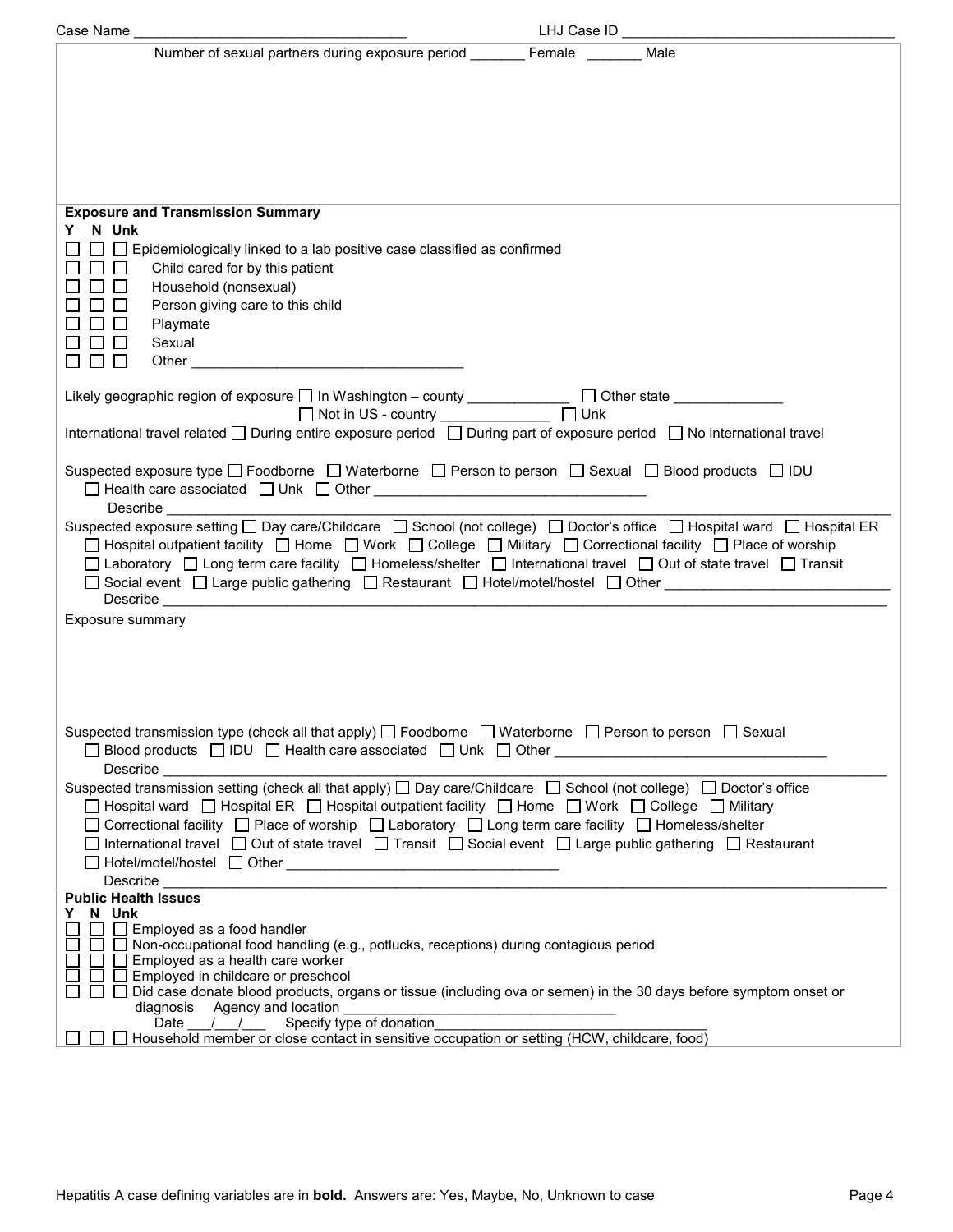| LHJ Case ID<br>Case Name                                                                                                                                                                                                                                                                                                                                                                                                                                                                                                                                                                                                                                                                  |                                                                                                                                                                                                                                                                   |                                  |                              |                                             |  |  |
|-------------------------------------------------------------------------------------------------------------------------------------------------------------------------------------------------------------------------------------------------------------------------------------------------------------------------------------------------------------------------------------------------------------------------------------------------------------------------------------------------------------------------------------------------------------------------------------------------------------------------------------------------------------------------------------------|-------------------------------------------------------------------------------------------------------------------------------------------------------------------------------------------------------------------------------------------------------------------|----------------------------------|------------------------------|---------------------------------------------|--|--|
| <b>Public Health Interventions/Actions</b><br>N Unk<br>Y.<br>□ □ Exclude case from sensitive occupations (HCW, food, childcare) or situations (childcare) until diarrhea ceases and it is 7<br>days from onset of jaundice<br>Notified blood or tissue bank (if recent donation)                                                                                                                                                                                                                                                                                                                                                                                                          |                                                                                                                                                                                                                                                                   |                                  |                              |                                             |  |  |
| Commercial product implicated<br>Initiate trace-back investigation<br>Restaurant inspection Name/Location<br>Public announcement recommended<br>Prophylaxis of appropriate contacts recommended Date initiated __/__/__                                                                                                                                                                                                                                                                                                                                                                                                                                                                   |                                                                                                                                                                                                                                                                   |                                  |                              |                                             |  |  |
| □ Letter sent Date                                                                                                                                                                                                                                                                                                                                                                                                                                                                                                                                                                                                                                                                        | Number of contacts recommended prophylaxis ______<br>Number of household contacts<br>Number of non-household contacts<br>Number of contacts receiving prophylaxis<br>Number of household contacts<br>Number of non-household contacts<br>Batch date<br>$\sqrt{1}$ |                                  |                              |                                             |  |  |
|                                                                                                                                                                                                                                                                                                                                                                                                                                                                                                                                                                                                                                                                                           |                                                                                                                                                                                                                                                                   |                                  |                              |                                             |  |  |
| TRANSMISSION TRACKING: OPTIONAL LHJ USE - DATA ENTRY IN WDRS IS OPTIONAL FOR THIS SECTION<br>Contagious period: 2 weeks before onset to 1 week after onset of jaundice<br>Visited, attended, employed, or volunteered at any public settings while contagious $\Box$ Yes $\Box$ No $\Box$ Unk<br>Settings and details (check all that apply)<br>Day care □ School □ Airport □ Hotel/Motel/Hostel □ Transit □ Health care □ Home □ Work □ College<br>Military $\Box$ Correctional facility $\Box$ Place of worship $\Box$ International travel $\Box$ Out of state travel $\Box$ LTCF<br>Homeless/shelter $\Box$ Social event $\Box$ Large public gathering $\Box$ Restaurant $\Box$ Other |                                                                                                                                                                                                                                                                   |                                  |                              |                                             |  |  |
|                                                                                                                                                                                                                                                                                                                                                                                                                                                                                                                                                                                                                                                                                           | Setting 1                                                                                                                                                                                                                                                         | Setting 2                        | Setting 3                    | Setting 4                                   |  |  |
| Setting Type (as<br>checked above)<br><b>Facility Name</b>                                                                                                                                                                                                                                                                                                                                                                                                                                                                                                                                                                                                                                |                                                                                                                                                                                                                                                                   |                                  |                              |                                             |  |  |
| <b>Start Date</b>                                                                                                                                                                                                                                                                                                                                                                                                                                                                                                                                                                                                                                                                         |                                                                                                                                                                                                                                                                   |                                  |                              |                                             |  |  |
| End Date                                                                                                                                                                                                                                                                                                                                                                                                                                                                                                                                                                                                                                                                                  |                                                                                                                                                                                                                                                                   |                                  |                              |                                             |  |  |
| Time of Arrival                                                                                                                                                                                                                                                                                                                                                                                                                                                                                                                                                                                                                                                                           |                                                                                                                                                                                                                                                                   |                                  |                              |                                             |  |  |
| Time of Departure                                                                                                                                                                                                                                                                                                                                                                                                                                                                                                                                                                                                                                                                         |                                                                                                                                                                                                                                                                   |                                  |                              |                                             |  |  |
| Number of people<br>potentially exposed                                                                                                                                                                                                                                                                                                                                                                                                                                                                                                                                                                                                                                                   |                                                                                                                                                                                                                                                                   |                                  |                              |                                             |  |  |
| Details (hotel room #,<br>HC type, transit info,<br>etc.)                                                                                                                                                                                                                                                                                                                                                                                                                                                                                                                                                                                                                                 |                                                                                                                                                                                                                                                                   |                                  |                              |                                             |  |  |
| Contact information<br>available for setting<br>(who will manage<br>exposures or disease<br>control for setting)                                                                                                                                                                                                                                                                                                                                                                                                                                                                                                                                                                          | $\Box$ Y $\Box$ N $\Box$ Unk                                                                                                                                                                                                                                      | $\Box Y$ $\Box N$ $\Box$ Unk     | $\Box Y$ $\Box N$ $\Box$ Unk | $\Box Y$ $\Box N$ $\Box$ Unk                |  |  |
|                                                                                                                                                                                                                                                                                                                                                                                                                                                                                                                                                                                                                                                                                           | Setting 1                                                                                                                                                                                                                                                         | Setting 2                        | Setting 3                    | Setting 4                                   |  |  |
| Is a list of contacts<br>known?                                                                                                                                                                                                                                                                                                                                                                                                                                                                                                                                                                                                                                                           | $\Box N$ $\Box$ Unk<br>∐Y                                                                                                                                                                                                                                         | $\Box$ $Y$ $\Box$ $N$ $\Box$ Unk | ∐Y<br>N<br>$\Box$ Unk        | $\Box$ Y<br>N<br>$\Box$ Unk<br>$\mathbf{1}$ |  |  |
|                                                                                                                                                                                                                                                                                                                                                                                                                                                                                                                                                                                                                                                                                           | If list of contacts is known, please fill out Contact Tracing Form Question Package                                                                                                                                                                               |                                  |                              |                                             |  |  |
| <b>NOTES</b>                                                                                                                                                                                                                                                                                                                                                                                                                                                                                                                                                                                                                                                                              |                                                                                                                                                                                                                                                                   |                                  |                              |                                             |  |  |